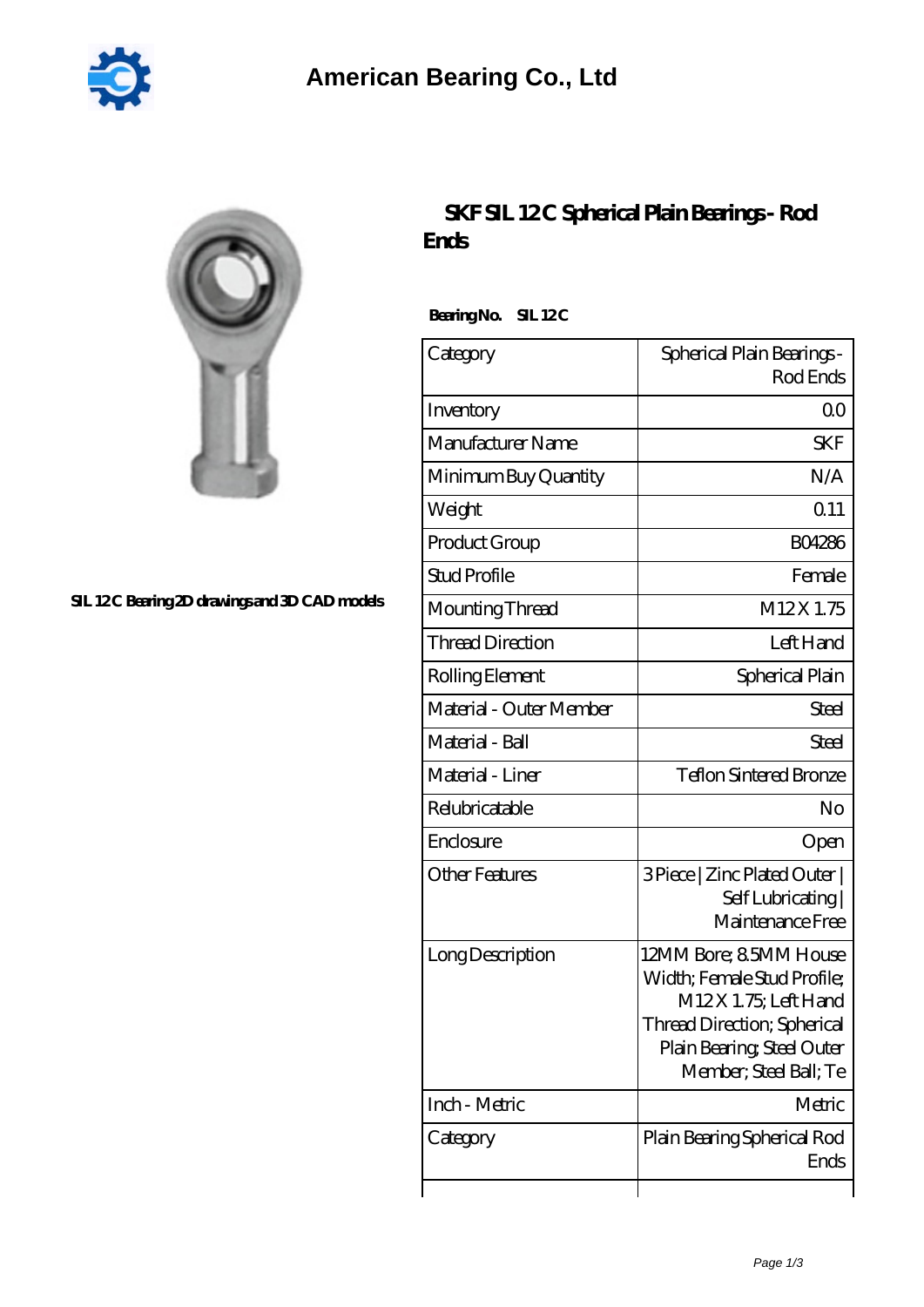

## **[American Bearing Co., Ltd](https://2reflex.de)**

| <b>UNSPSC</b>                   | 31171508                              |  |  |
|---------------------------------|---------------------------------------|--|--|
| Harmonized Tariff Code          | 8483308055                            |  |  |
| Noun                            | Bearing                               |  |  |
| Keyword 3                       | Rod End                               |  |  |
| Keyword String                  | Plain Spherical Rod End               |  |  |
| Manufacturer URL                | http://www.skf.com                    |  |  |
| Manufacturer Item Number        | <b>SIL 12C</b>                        |  |  |
| Weight/LBS                      | 0243                                  |  |  |
| <b>Ball Width</b>               | 0.394 Inch   10 Millimeter            |  |  |
| d                               | 0472Inch   12Millimeter               |  |  |
| Housing Width                   | 0.335Inch   8.5Millimeter             |  |  |
| bore diameter:                  | $12 \text{mm}$                        |  |  |
| race material:                  | <b>Bronze</b>                         |  |  |
| misalignment angle:             | $10^{\circ}$                          |  |  |
| radial static load capacity:    | 25.5kN                                |  |  |
| shank thread length:            | 18 <sub>mm</sub>                      |  |  |
| operating temperature<br>range: | $-50$ to + 150° F                     |  |  |
| rod end type:                   | Female Threaded                       |  |  |
| head diameter:                  | 35 <sub>mm</sub>                      |  |  |
| shank thread size:              | M12                                   |  |  |
| head width:                     | 85 <sub>mm</sub>                      |  |  |
| thread direction:               | Left Hand                             |  |  |
| ball width:                     | 10 <sub>mm</sub>                      |  |  |
| lubrication type:               | Maintenance Free/Self-<br>Lubricating |  |  |
| length to ball center:          | 50 <sub>mm</sub>                      |  |  |
| housing material:               | Zinc-Plated Steel                     |  |  |
| standards met:                  | ISO 12240-4:1998, ISO<br>965-1:1998   |  |  |
| ball material:                  | Steel                                 |  |  |
| d                               | $12 \text{mm}$                        |  |  |
| $d_2$ max.                      | 35 mm                                 |  |  |
|                                 |                                       |  |  |